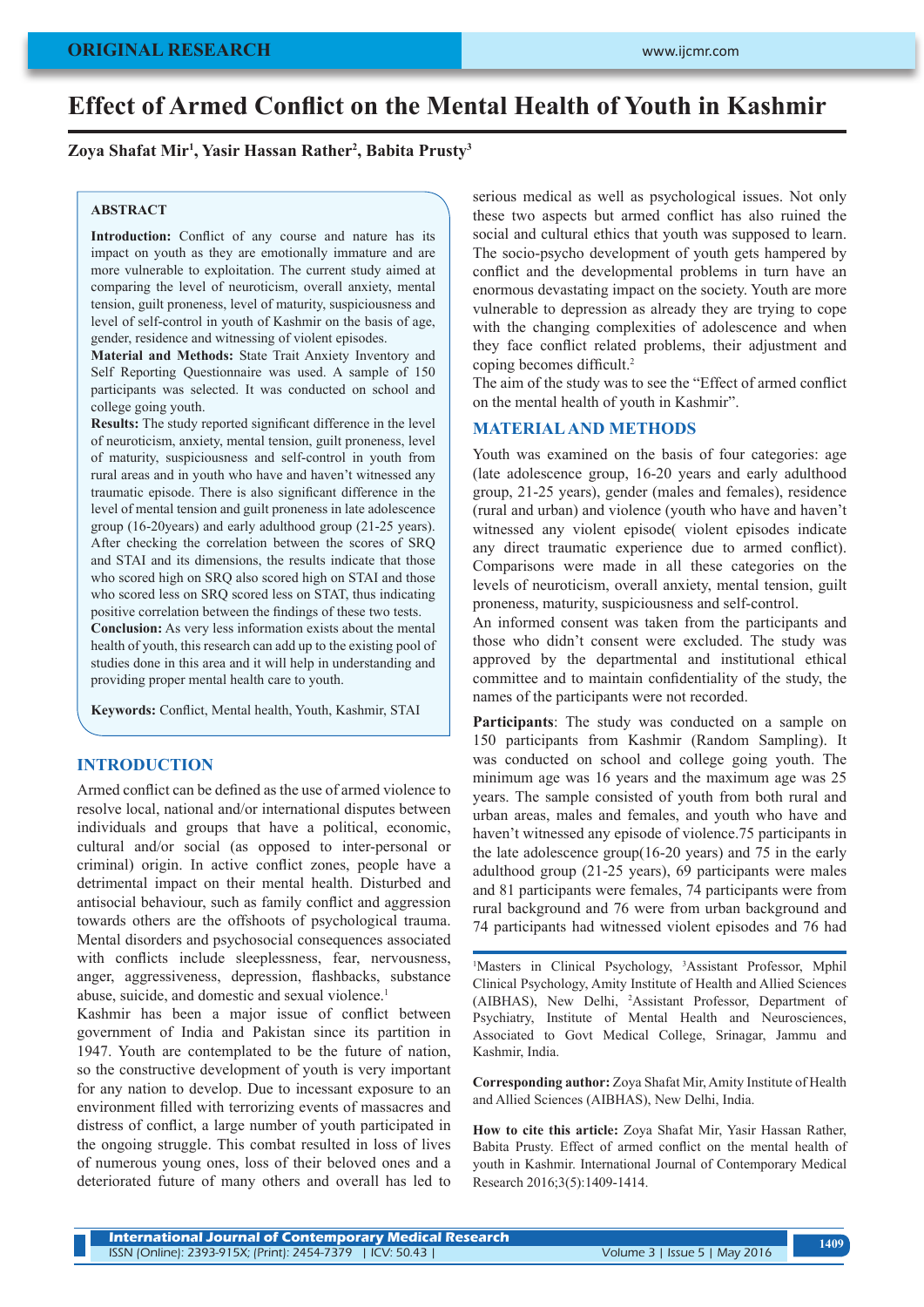never witnessed any traumatic episode.

**Assessment technique:** State Trait Anxiety Inventory: STAI is based upon the MAP series which measures 20 personality dimensions. The test includes 40 items. The test includes 5 domains that are tension, guilt proneness, maturity, suspiciousness and self-control. The STAI was developed as a means of getting clinical anxiety information in a rapid, objective and standard manner. It is appropriate for use in chronological ages of 14 years and above, throughout adulthood.<sup>3</sup>

Self-Reporting Questionnaire-20 (SRQ-20): SRQ has been developed by WHO. It consists of 20 items which have to be answered by yes or no. it may be used either as a selfadministered or as an interviewer administered questionnaire. The SRQ-20 is an instrument which question respondents about symptoms and problems likely to be present in those with neurotic disorder.<sup>4</sup>

# **STATISTICAL ANALYSIS**

Means and standard deviation was calculated of the scores. The Statistical Package for social sciences (SPSS 16.0) was used, in which t-test was calculated by comparing all the four categories i.e. age, gender, residence, violent episodes on the parameters of neuroticism, overall anxiety, mental tension, guilt proneness, maturity, suspiciousness and selfcontrol and correlation was also calculated between selfreporting questionnaire and State Trait Anxiety Test and its dimensions.

# **RESULTS**

The table-1 is depicting the level of neuroticism according to age group, gender, residence and violent episodes. It was observed that level of neuroticism is higher in youth who have faced violent episodes (M=15.959, S.D.=3.928), followed by youth of rural areas (M=14.594, S.D.=4.816). There is also significant difference in the t-values calculated based on

residence and violence group. The t-value of group based on residence is 6.427 which is highly significant and the t-value of group based on violence is 13.040 which is also highly significant whereas the t-values of groups based on age and gender is insignificant. There is not much difference in the means calculated on the basis of age groups and gender. The table-2 is depicting the level of overall anxiety according

to age group, gender, residence and violent episodes. It was observed that level of anxiety is higher in youth who have faced violent episodes (M=8.675, S.D.=1.752), followed by youth of rural areas (M=7.756, S.D.=2.563). There is also significant difference in the t-values calculated based on residence and violence group. The t-value of group based on residence is 5.537 which is highly significant and the t-value of group based on violence is 13.084 which is also highly significant whereas the t-values of groups based on age and gender is insignificant. There is not much difference in the means calculated on the basis of age groups and gender.

The table-3 is depicting the level of mental tension according to age group, gender, residence and violent episodes. It was observed that level of mental tension is higher in youth who have faced violent episodes (M=7.959, S.D.=1.912), followed by youth of rural areas  $(M=7.378, S.D.=4.894)$ . There is also significant difference in the t-values calculated based on residence, violence and age. The t-value of group based on age is 1.941 which is significant, the t-value of group based on residence is 6.039 which is highly significant and the t-value of group based on violence is 10.404 which is highly significant whereas the t-value of group based on gender is insignificant. There is not much difference in the means calculated on the basis of gender.

The table-4 is depicting the level of guilt proneness in groups based on age, gender, residence and violent episodes. It was observed that level of guilt proneness is higher in youth who have faced violent episodes (M=7.959, S.D.=1.912), followed by youth of rural areas  $(M=7.473, S.D.=2.433)$ . There is also significant difference in the t-values calculated

| <b>Variables</b> |                                  | N  | Mean                                                     | <b>St.</b> deviation | St. error mean | t-value    |
|------------------|----------------------------------|----|----------------------------------------------------------|----------------------|----------------|------------|
| Age group        | Late adolescence group $(16-20)$ | 75 | 11.853                                                   | 4.528                | .522           | $-.781.$   |
|                  | Early adulthood group (21-25)    | 75 | 12.506                                                   | 5.657                | .653           |            |
| Gender           | Males                            | 69 | 11.942                                                   | 4.658                | .560           | $-.524$    |
|                  | Females                          | 81 | 12.382                                                   | 5.499                | .611           |            |
| Residence        | Rural                            | 74 | 14.594                                                   | 4.816                | .559           | $6.427**$  |
|                  | Urban                            | 76 | 9.828                                                    | 4.253                | .487           |            |
| Violence         | Faced violent episode            | 74 | 15.959                                                   | 3.928                | .456           | $13.040**$ |
|                  | Haven't faced violent episode    | 76 | 8.500                                                    | 3.030                | .347           |            |
|                  |                                  |    | $\mathbf{Table 1} \cdot$ Indicating level of neuroticism |                      |                |            |

**Table-1:** Indicating level of neuroticism

| <b>Variables</b>  |                                | N  | Mean                             | <b>St.</b> deviation | St. error mean | t-value   |
|-------------------|--------------------------------|----|----------------------------------|----------------------|----------------|-----------|
| Age (16-25 Years) | Late adolescence group         | 75 | 6.400                            | 2.336                | .269           | $-.684$   |
|                   | Early adulthood group          | 75 | 6.720                            | 3.310                | .382           |           |
| Gender            | Males                          | 69 | 6.956                            | 2.434                | .293           | 1.575     |
|                   | Females                        | 81 | 6.222                            | 3.154                | .350           |           |
| Residence         | Rural                          | 74 | 7.756                            | 2.563                | .297           | $5.537**$ |
|                   | Urban                          | 76 | 5.394                            | 2.658                | .304           |           |
| Violent episode   | Faced violent episodes         | 74 | 8.675                            | 1.752                | .203           | 13.084**  |
|                   | Haven't faced violent episodes | 76 | 4.500                            | 2.132                | .244           |           |
|                   |                                |    | <b>Table-2:</b> Level of anxiety |                      |                |           |

| 1410 |                                            | $\,$ International Journal of Contemporary Medical Research $\,$ |
|------|--------------------------------------------|------------------------------------------------------------------|
|      | Volume 3   Issue 5   May 2016   ICV: 50.43 | ISSN (Online): 2393-915X; (Print): 2454-7379                     |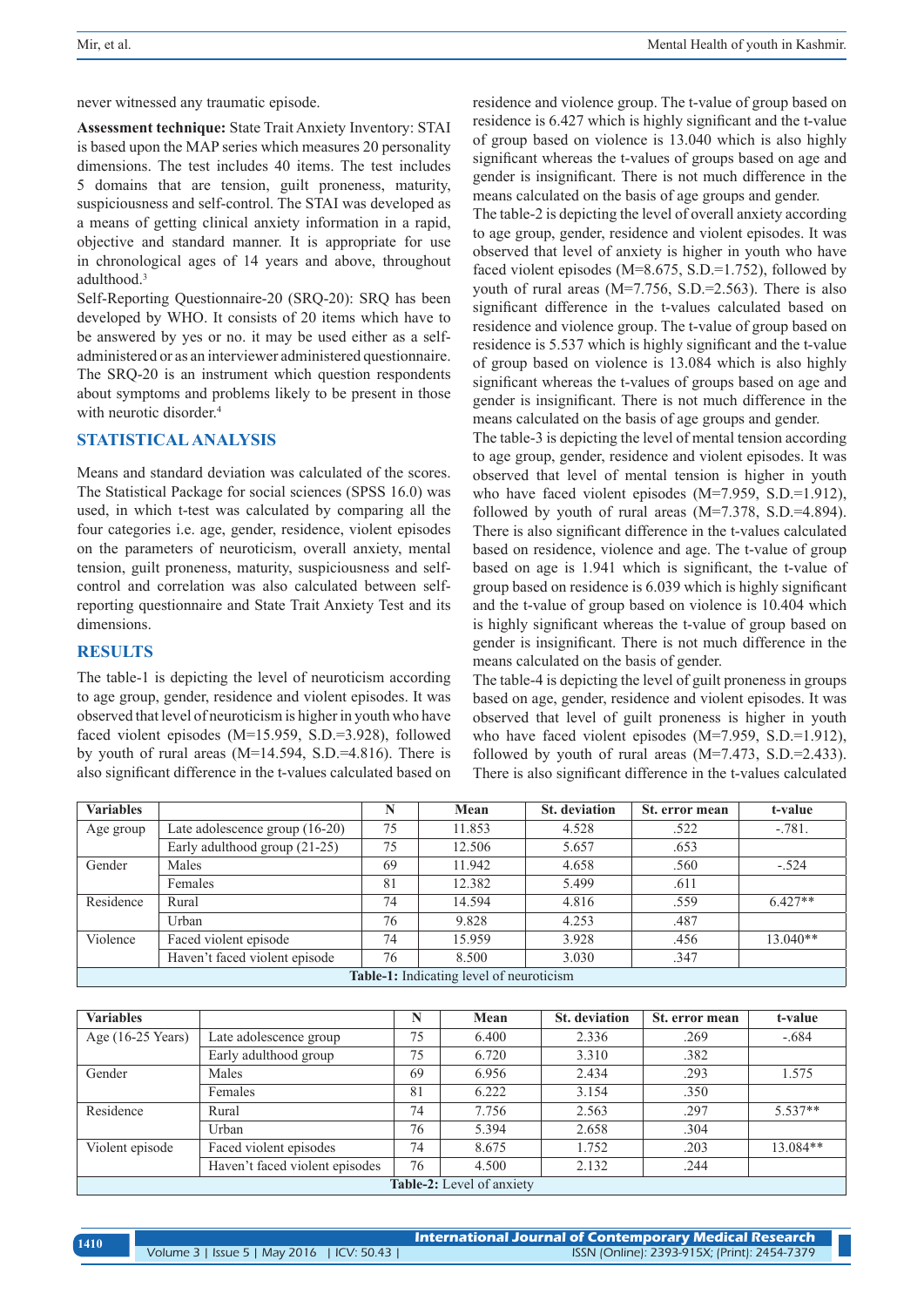based on residence, age and violence group. The t-value of group based on residence is 5.003 which is highly significant, the t-value of group based on age is 1.978 which is significant and the t-value of group based on violence is 10.404 which is also highly significant whereas the t-values of group based on gender is insignificant. There is not much difference in the means calculated on the basis of age groups and gender. The table-5 is depicting the level of maturity in groups based on age, gender, residence and violent episodes. It was observed that level of maturity is higher in youth who have faced violent episodes (M=7.554, S.D.=1.888), followed by youth of rural areas (M=5.959, S.D.=2.608). There is also significant difference in the t-values calculated based on residence and violence group. The t-value of group based on

residence is 5.262 which is highly significant and the t-value of group based on violence is 12.179 which is also highly significant whereas the t-values of groups based on age and gender is insignificant. There is not much difference in the means calculated on the basis of age groups and gender. The table-6 is depicting the level of suspiciousness in groups based on age, gender, residence and violent episodes. It was observed that level of suspiciousness is higher in youth who have faced violent episodes (M=7.135, S.D.=2.002), followed by youth of rural areas  $(M=6.824, S.D.=2.639)$ . There is also significant difference in the t-values calculated based on residence and violence group. The t-value of group based on residence is 6.077 which is highly significant and the t-value of group based on violence is 11.615 which

| <b>Variables</b>  |                                |    | Mean                                    | <b>St.</b> deviation | St. error mean | t-value    |
|-------------------|--------------------------------|----|-----------------------------------------|----------------------|----------------|------------|
| Age (16-25 Years) | Late adolescence group         | 75 | 6.560                                   | 2.279                | .263           | $1.941*$   |
|                   | Early adulthood group          | 75 | 5.680                                   | 3.196                | .369           |            |
| Gender            | Males                          | 69 | 6.434                                   | 2.452                | .295           | 1.273      |
|                   | Females                        | 81 | 5.851                                   | 3.058                | .339           |            |
| Residence         | Rural                          | 74 | 7.378                                   | 2.578                | .299           | $6.039**$  |
|                   | Urban                          | 76 | 4.894                                   | 2.458                | .281           |            |
| Violent episode   | Faced violent episodes         | 74 | 7.959                                   | 1.912                | .222           | $10.404**$ |
|                   | Haven't faced violent episodes | 76 | 4.328                                   | 2.334                | .267           |            |
|                   |                                |    | <b>Table-3:</b> Level of mental tension |                      |                |            |

| <b>Variables</b>    |                                | N  | mean                              | <b>St.</b> deviation | St. error mean | t-value    |
|---------------------|--------------------------------|----|-----------------------------------|----------------------|----------------|------------|
| Age $(16-25$ Years) | Late adolescence group         | 75 | 6.893                             | 1.983                | .229           | 1.978*     |
|                     | Early adulthood group          | 75 | 6.066                             | 3.028                | .349           |            |
| Gender              | Males                          | 69 | 6.768                             | 2.256                | .271           | 1.263      |
|                     | Females                        | 81 | 6.234                             | 2.825                | .313           |            |
| Residence           | Rural                          | 74 | 7.473                             | 2.433                | .282           | $5.003**$  |
|                     | Urban                          | 76 | 5.513                             | 2.363                | .271           |            |
| Violent episode     | Faced violent episodes         | 74 | 7.959                             | 1.912                | .222           | $10.404**$ |
|                     | Haven't faced violent episodes | 76 | 4.328                             | 2.334                | .267           |            |
|                     |                                |    | Table-4: Level of guilt proneness |                      |                |            |

| <b>Variables</b>  |                                 | N  | mean  | <b>St.</b> deviation | St. error mean | t-value    |  |  |  |  |
|-------------------|---------------------------------|----|-------|----------------------|----------------|------------|--|--|--|--|
| Age (16-25 Years) | Late adolescence group          | 75 | 5.680 | 2.218                | .256           | .470       |  |  |  |  |
|                   | Early adulthood group           | 75 | 5.466 | 3.243                | .374           |            |  |  |  |  |
| Gender            | Males                           | 69 | 5.797 | 2.535                | .305           | .912       |  |  |  |  |
|                   | Females                         | 81 | 5.382 | 2.960                | .328           |            |  |  |  |  |
| Residence         | Rural                           | 74 | 5.959 | 2.608                | .303           | $5.262**$  |  |  |  |  |
|                   | Urban                           | 76 | 3.789 | 2.440                | .279           |            |  |  |  |  |
| Violent episode   | Faced violent episodes          | 74 | 7.554 | 1.888                | .219           | $12.179**$ |  |  |  |  |
|                   | Haven't faced violent episodes  | 76 | 3.644 | 2.037                | .233           |            |  |  |  |  |
|                   | Table-5: Level of self maturity |    |       |                      |                |            |  |  |  |  |

| <b>Variables</b>                 |                                | N  | mean  | <b>St.</b> deviation | St. error mean | t-value    |  |  |  |
|----------------------------------|--------------------------------|----|-------|----------------------|----------------|------------|--|--|--|
| Age (16-25 Years)                | Late adolescence group         | 75 | 4.840 | 2.260                | .261           | $-.089**$  |  |  |  |
|                                  | Early adulthood group          | 75 | 4.880 | 3.166                | .365           |            |  |  |  |
| Gender                           | Males                          | 69 | 5.405 | 2.463                | .296           | .886       |  |  |  |
|                                  | Females                        | 81 | 5.000 | 3.049                | .338           |            |  |  |  |
| Residence                        | Rural                          | 74 | 6.824 | 2.639                | .306           | $6.077**$  |  |  |  |
|                                  | Urban                          | 76 | 4.353 | 2.330                | .267           |            |  |  |  |
| Violent episode                  | Faced violent episodes         | 74 | 7.135 | 2.002                | .232           | $11.615**$ |  |  |  |
|                                  | Haven't faced violent episodes | 76 | 3.289 | 2.051                | .235           |            |  |  |  |
| Table-6: Level of suspiciousness |                                |    |       |                      |                |            |  |  |  |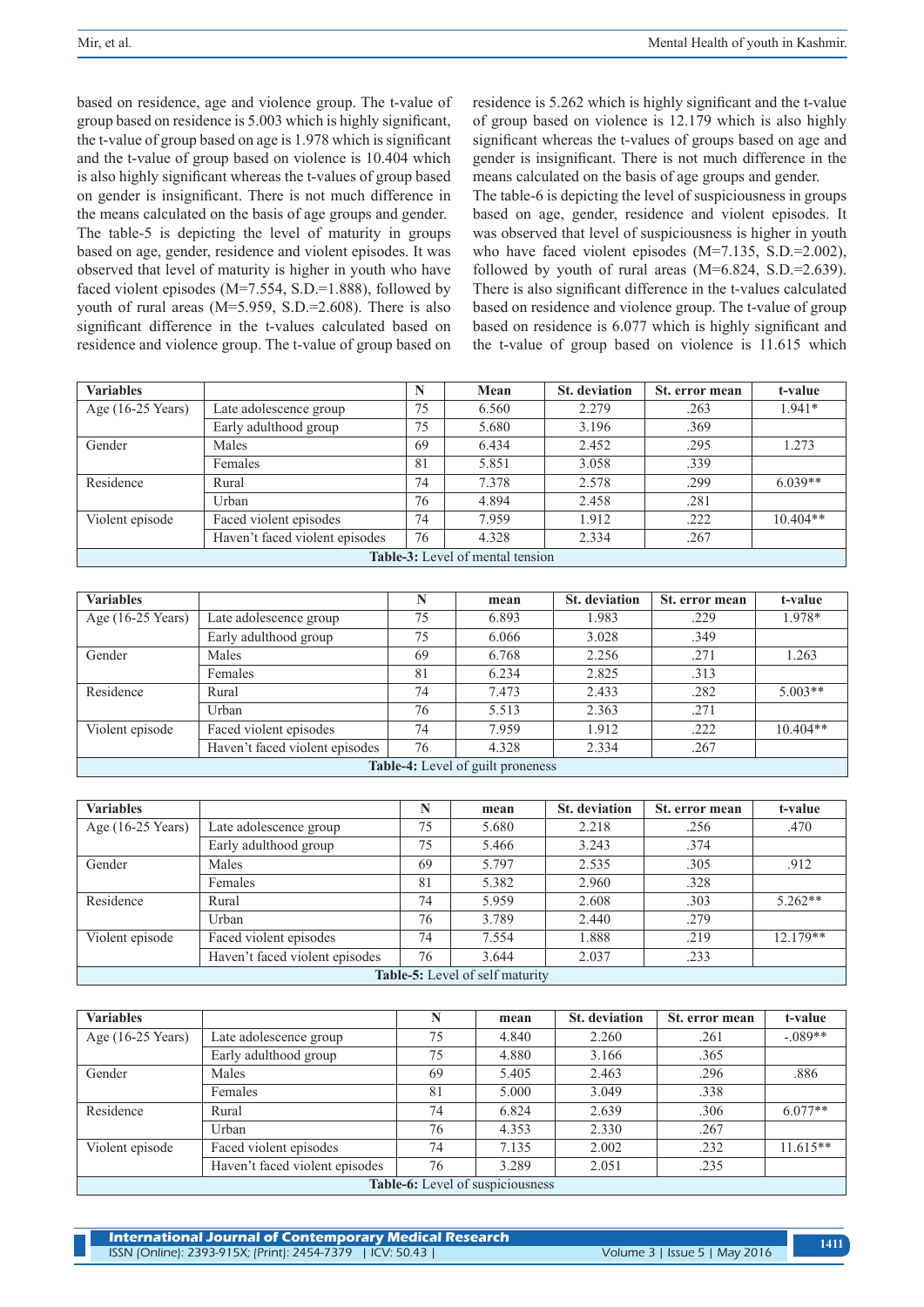is also highly significant whereas the t-values of groups based on age and gender is insignificant. There is not much difference in the means calculated on the basis of age groups and gender.

The table-7 is depicting the level of self-control in groups based on age, gender, residence and violent episodes. It was observed that level of self-control is higher in youth who have faced violent episodes (M=6.648, S.D.=1.989), followed by youth of rural areas (M=6.378, S.D.=2.733). There is also significant difference in the t-values calculated based on residence and violence group. The t-value of group based on residence is 5.669 which is highly significant and the t-value of group based on violence is 10.292 which is also highly significant whereas the t-values of groups based on age and gender is insignificant. There is not much difference in the means calculated on the basis of age groups and gender.

Results obtained by measuring the correlation between the results of self-reporting questionnaire and state trait anxiety test and its domains. It was observed that there is positive correlation and the correlation is significant at 0.01 level.

## **DISCUSSION**

In our study we observed that level of neuroticism was much higher in youth who have witnessed violent episodes and in youth from rural areas. This indicates that physical problems like headache, lack of appetite, poor digestion, sleeping problems, always feeling tired shaking hands and other stomach problems; emotional problems like getting

frightened, feeling nervous, not thinking clearly, crying spells, loss of interest in life, feeling worthless, suicidal ideations and behavioral problems like not able to enjoy day to day activities, work suffering, unable to take decisions were more in youth from rural areas than youth of urban areas and those who have witnessed any episode of violence rather than those who haven't experienced any violent episode. These findings of our study are similar to the study conducted by Jong et al. (2006) in Kashmir, their study revealed that the most of the Kashmiri population suffered from high level of anxiety, tension and extensive worrying (62.07%), One third of the respondents had some psychological disorder and one third of them wanted to end their lives.<sup>5</sup> There was no major difference found when youth was compared on the basis of age and gender in our study. The findings are in contrast with Jong et al. (2008) who conducted a survey as a part of routine programme evaluation to assess confrontation with violence and its consequences on mental health, health service usage and socio-economic functioning. A two-stage cluster household survey was held in two districts using questionnaires and women scored significantly higher than males in having symptoms of psychological distress.<sup>6</sup>

Our study also reveals that there is a significant difference in the results incurred by STAT, in youth who have witnessed violent episodes and those who belong to rural background. This reveals that the level of anxiety was higher in youth who have witnessed violent episodes and youth from rural areas, whereas no major difference was found in groups based

| <b>Variables</b>  |                                       | N  | mean  | <b>St.</b> deviation | St. error mean | t-value    |  |  |  |  |
|-------------------|---------------------------------------|----|-------|----------------------|----------------|------------|--|--|--|--|
| Age (16-25 Years) | Late adolescence group                | 75 | 5.093 | 2.080                | .240           | $-.408$    |  |  |  |  |
|                   | Early adulthood group                 | 75 | 5.280 | 3.371                | .389           |            |  |  |  |  |
| Gender            | Males                                 | 69 | 5.087 | 2.553                | .307           | .935       |  |  |  |  |
|                   | Females                               | 81 | 4.666 | 2.893                | .321           |            |  |  |  |  |
| Residence         | Rural                                 | 74 | 6.378 | 2.733                | .317           | $5.669**$  |  |  |  |  |
|                   | Urban                                 | 76 | 4.026 | 2.337                | .268           |            |  |  |  |  |
| Violent episode   | Faced violent episodes                | 74 | 6.648 | 1.989                | .231           | $10.292**$ |  |  |  |  |
|                   | Haven't faced violent episodes        | 76 | 3.118 | 2.202                | .252           |            |  |  |  |  |
|                   | <b>Table-7:</b> Level of self control |    |       |                      |                |            |  |  |  |  |

|                                                             |                              | Self-re-  | Overall  | <b>Mental</b> | Guilt     | Level of  | suspicious- | <b>Self</b> |  |  |
|-------------------------------------------------------------|------------------------------|-----------|----------|---------------|-----------|-----------|-------------|-------------|--|--|
|                                                             |                              | porting   | anxiety  | tension       | proneness | maturity  | ness        | control     |  |  |
|                                                             |                              | question- |          |               |           |           |             |             |  |  |
|                                                             |                              | naire     |          |               |           |           |             |             |  |  |
| Self-reporting questionnaire                                | Pearson                      |           | $.848**$ | $.805***$     | $.820**$  | $.856***$ | $.787***$   | $.846***$   |  |  |
|                                                             | Correlation                  |           |          |               |           |           |             |             |  |  |
| Overall anxiety level                                       | Pearson                      | $.848**$  | 1        | .905**        | $.893**$  | $.914**$  | $.877**$    | $.923**$    |  |  |
|                                                             | Correlation                  |           |          |               |           |           |             |             |  |  |
| Mental tension                                              | Pearson                      | $.805***$ | $.905**$ |               | $.900**$  | $.888***$ | $.827**$    | $.870**$    |  |  |
|                                                             | Correlation                  |           |          |               |           |           |             |             |  |  |
| Guilt proneness                                             | Pearson                      | $.820**$  | .893**   | $.900**$      |           | $.895**$  | $.796***$   | $.829**$    |  |  |
|                                                             | Correlation                  |           |          |               |           |           |             |             |  |  |
| Level of maturity                                           | Pearson                      | $.856**$  | $.914**$ | $.888***$     | $.895***$ |           | $.820**$    | $.898***$   |  |  |
|                                                             | Correlation                  |           |          |               |           |           |             |             |  |  |
| Suspiciousness                                              | Pearson                      | $.787**$  | $.877**$ | $.827**$      | $.796***$ | $.820**$  |             | $.883***$   |  |  |
|                                                             | Correlation                  |           |          |               |           |           |             |             |  |  |
| Self-control                                                | Pearson                      | $.846**$  | $.923**$ | $.870**$      | $.829**$  | $.898**$  | $.883**$    |             |  |  |
|                                                             | Correlation                  |           |          |               |           |           |             |             |  |  |
| **.Correlation is significant at the 0.01 level (2-tailed). |                              |           |          |               |           |           |             |             |  |  |
|                                                             | <b>Table-8: Correlations</b> |           |          |               |           |           |             |             |  |  |

**1412**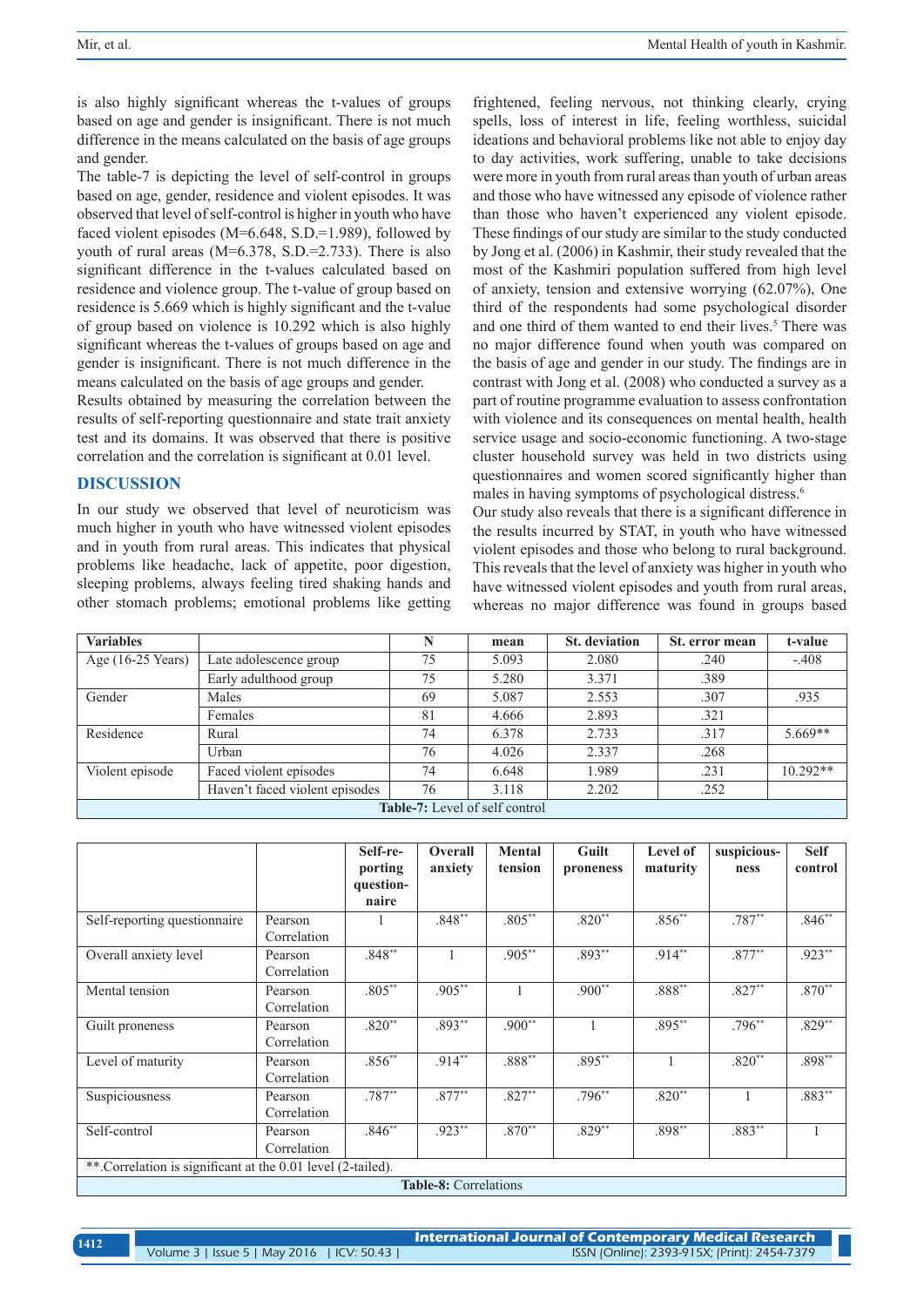on age and gender. In addition it was observed that mental tension in youth belonging to rural background, youth who have witnessed any kind of violent episodes and youth of late adolescence group is higher (16-20 years), they tend to be more tense, excitable, frustrated, driven, restless, fretful and impatient. They are often fatigued, unable to remain active, they usually take a poor view of the degree of unity, orderliness and leadership. Mental tension was nearly equal in males and females. The level of guilt proneness in youth of rural areas, youth of late adolescence group(16-20 years) and youth who have faced any episode of violence is higher, they tend to be depressed, apprehensive, troubled, moody, worrier, full of foreboding and brooding. They do not feel accepted or free to participate in groups, are ineffective speakers, remain rigidly task oriented in their remarks and have few peers as friends. The level of maturity in youth of rural background and youth who have faced any episode of violence is higher and they are easily affected by feelings and tend to be low in frustration tolerance, changeable and plastic. They usually evade necessary reality demands and are neurotically fatigued. They are fretful, easily emotional and annoyed, active in dissatisfaction and have neurotic symptoms like phobias, sleep disturbances, psychosomatic complaints. The level of suspiciousness in youth of rural areas and youth who have faced any episode of violence is higher and they tend to be more suspicious, mistrusting, doubtful and hard to fool, they are often involved in their own ego, are interested in internal mental life, are usually unconcerned about others and poor team members and the level of self-control is higher in youth of rural areas and those who have witnessed any traumatic episode, they will not be bothered with will control and regard for social demands, they are careless of protocols and follow their own urges, they are overly considerate, careful or painstaking. They may also feel maladjusted and show affective maladjustments. After checking the correlation between the scores of SRQ and STAI and its dimensions, the results indicate that those who scored high on SRQ also scored high on STAI and those who scored less on SRQ scored less on STAI, thus indicating positive correlation between the findings of these two tests. The high level of anxiety shown in youth particularly those who witnessed violent episodes are in agreement with the series of studies of Margoob et al which reported high prevalence of PTSD among those who have faced traumatic events as compared to those who haven't witnessed any episode.7-8

Our study also contribute to extant knowledge that there is high anxiety in youth from rural areas as compared to urban, this could be due the fact that youth from rural areas belong to lower socioeconomic status and are mostly unemployment which leads to increased stress in them. They may worry about the socioeconomic stress in their families or the lack of employment opportunities. Our finding are in agreement with Amin and Khan (2009) who conducted a research to explore the characteristics of depression in Kashmir where a low-intensity conflict is present since past 17 years and found that the prevalence of depression is much higher in rural areas (84.73%) as compared to urban areas  $(15.26\%)$ .<sup>9</sup> There are other studies which have also documented a considerable increase in the prevalence of acute stress reaction, depressive disorders, anxiety disorders, and in one of the study the prevalence of post traumatic stress disorder is reported to be 15.9% (Margoob MA and Sheikh, 2006) which is quite alarming for the state when compared to other places.10

 One more similar research was done by Cardozo and others (2004), they conducted a nationally representative survey of Afghans and found that prevalence rates of symptoms of depression and anxiety were high among those who have faced traumatic events as compared to those who haven't witnessed any episode.<sup>11</sup>

As per the findings of our research no major difference was seen in the mental health of males and females. These findings are in contrast with other researches in relation to difference in anxiety in genders wherein females are more likely to develop anxiety symptoms and disorders Kohli and Showkat (May 2013) explained war brings disastrous changes in the psychological well-being of civilians, war causes serious mental health problems to adults, elderly people and children. It was seen that women face more severe consequences of war than men.<sup>12</sup>

**Limitations:** There are few limitations to the study. Illiterate youth was excluded from the study, sample size was small, few researches have been done in this field and purposive sampling has been done, if random sampling would have been done the sample would have been a better representative of youth population. The practical implications of the study are: As very less is known about the mental health of youth, this research can add up to the existing pool of studies done in this area and it will help in understanding and providing proper health care to youth.

## **CONCLUSION**

Armed conflict leads to disastrous consequences. The main aim of the present research was to see how mental health of youth has been affected by the prolonged low-intensity conflict in Kashmir. With the passage of time this lowintensity conflict turned into a violent one and escalated when youth resorted to violent means to achieve their objective of sovereignty. The findings of our study, although modest, speak in favour of both anxiety prevention efforts for youth and mental health promotion efforts aimed at this target group. Colleges offer an ideal setting for universal prevention activities such as general and specific prevention education, self-help strategies and resources, and psychosocial support networks and services with potential to reach large numbers of young students.

## **REFERENCES**

- Baingana, F. (2003). Mental health and conflict. Report no. 13. Retrieved March 8, 2005. Available from http://wbln0018.worldbank.org/ESSD/sdvext. nsf/67Search/?SearchView&w=67&Query=mental% 20health%20and%20conflict.
- 2. Naqshbandi MM, Amin W, et al. Conflict zone and developmental issues faced by youth: "A study from Kashmir". International Journal of Peace and Development Studies. 2013;4:8-15.
- 3. Spielberger CD. Manual for the State-Trait Anxiety